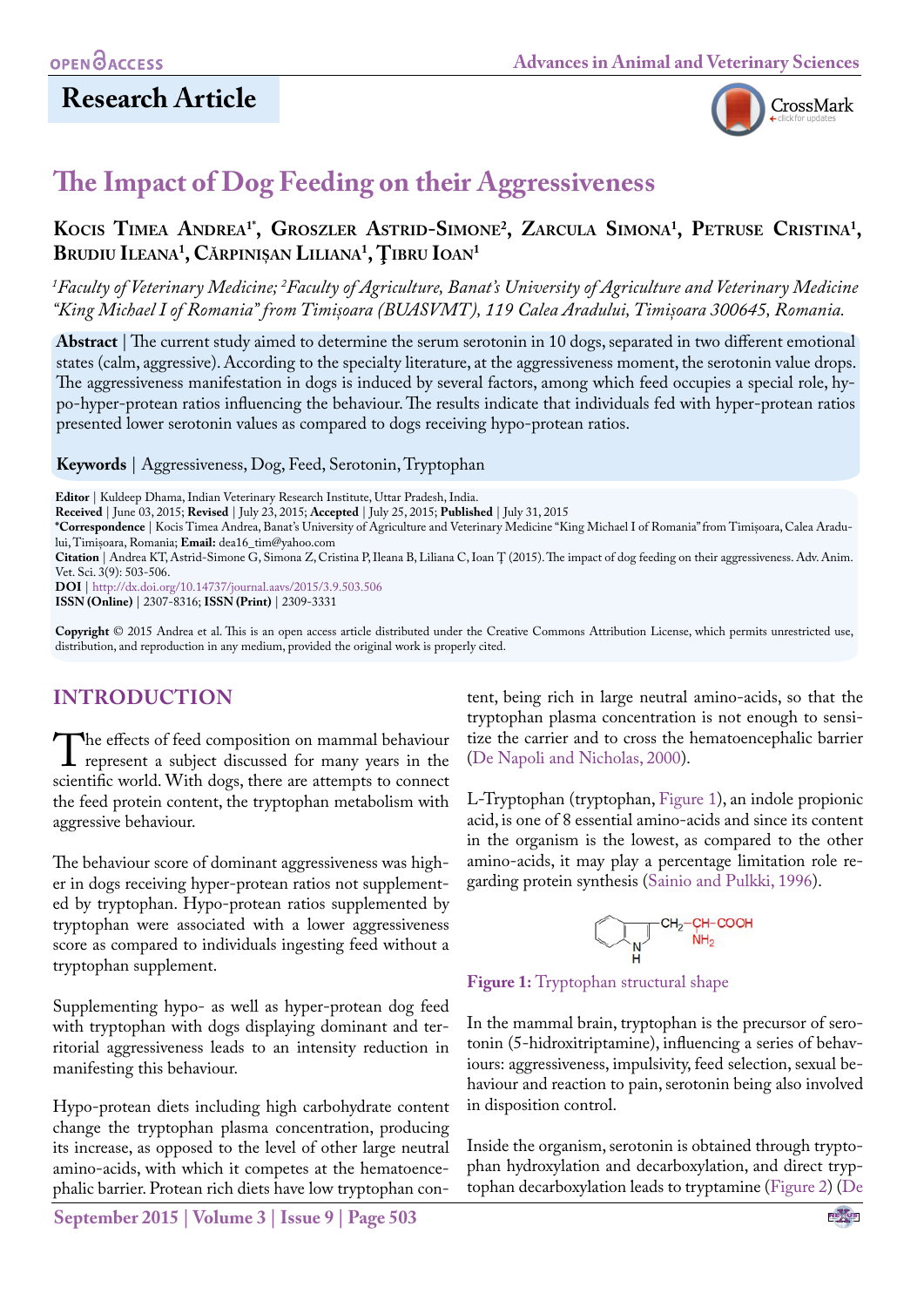

<span id="page-1-0"></span>**Figure 2:** Tryptophan hydroxylation

Quantitatively, the most important way to metabolise tryptophan, after protein synthesis, is the kynurenic way, which is over 90% responsible for tryptophan metabolization. Two enzymes initiate this way, tryptophan-2, 3-dioxygenase present in the liver and indolamine-2, 3-dioxygenase, which can be found in a variety of tissues ([Bertrand, 2010\)](#page-3-2).

Tryptophan is the only amino-acid bound by plasma albumin, and only a part of the tryptophan being available for brain absorption [\(Sainio and Pulkki, 1996](#page-3-1)).

Under certain circumstances, as a result of free plasma tryptophan level increase, these factors (mentioned above: tryptophan presence in feed, its availability, the presence of other amino-acids) lead to a serotonin increase in the brain. Another factor with a greater effect regarding tryptophan brain absorption is the plasma level of other large neutral amino acids (LNAA) (phenylalanine, tyrosine, leucine, isoleucine, valine, histidine, methionine and threonine) ([De](#page-3-0) [Napoli and Nicholas, 2000](#page-3-0)).

All these large neutral amino acids are competing for access to the carrier in order to reach the brain. Each amino acid level in the brain will depend not only on its plasma level, but also on the plasma level of other amino-acids it competes with at the hematoencephalic barrier ([Walz et al., 2013\)](#page-3-3).

In the pineal organ, tryptophan is transformed in melatonin (hormone) through a process triggered by the same two reactions one can find in serotonin production within terminal nerves (5-hydroxylation, followed by decarboxylation) ([Bertrand, 2010\)](#page-3-2). During the day, a large part of this serotonin is deposited in a form inaccessible either for melatonin producing enzymes, hydroxyindole-o-metyltransferase or for mono-amine oxidase. Once evening falls, within sympathetic nerves, the heightened norepinephrine secretion of the pineal gland makes it possible for this type of serotonin to become accessible to metabolism and a similar major N-acetyltransferase activation, determines a great part of the serotonin to be metabolized through melatonin conversion. There is little information referring to possible effects of pineal gland tryptophan level changes on the melatonin synthesis ([Walz et al., 2013](#page-3-3)).

## **MATERIALS AND METHODS**

This study included 10 dogs, 7 crossbreeds and 3 pure

**September 2015 | Volume 3 | Issue 9 | Page 504**

# **Advances in Animal and Veterinary Sciences**

breeds, from which blood samples were taken at two different moments. After setting up a branula, blood samples were taken from the cephalic vein, in 6 ml vacutainers, without anticoagulant. The first moment of blood sampling was considered moment 0 (M0), at a 5 minute interval after setting up the branula, and moment 1 (M1), after the dog was provoked to become aggressive and blood samples were taken.

The dogs involved in the study were grouped in two lots, all of them receiving dry feed from the same supplier for 6 weeks. 5 individuals received a hyper-protean ratio containing 28% protein, while the other 5 dogs were given feed containing 25% protein and a tryptophan supplement.

The harvested blood samples were kept at room temperature for 2 h, and afterwards were centrifuged at 3500 rotation/min for 5 min. The expressed serum was collected with Pasteur pipettes and was stored in Eppendorf pipettes in the freezer at -40°C until the serotonin determination. The serum serotonin determination was carried out with a MikroWin 2010, Version 5 device, using the *Serotonin ELISA Enzyme Immunoassay for the Quantitative Determination of Serotonin in Serum, Plasma and Urine* kit, from the DLD Diagnostika firm in Hamburg, Germany.

#### **RESULTS**

The average value of the first moment is of 265.74 ng/ml, which is higher than at the aggressiveness moment, when it only reached 146.14 ng/ml. The obtained results are presented in [Figure 3](#page-1-1) and in [Table 1](#page-2-0).



<span id="page-1-1"></span>**Figure 3:** Serotonin values

# **DISCUSSIONS**

The results obtained in this study are in accordance with the results obtained by other researchers, the serotonin value at the aggressiveness moment being lower than that reached at the reference moment ([Rosado and Leon, 2010\)](#page-3-4).

The results obtained were interpreted with the help of the Student Test, undertaking a comparison between the aver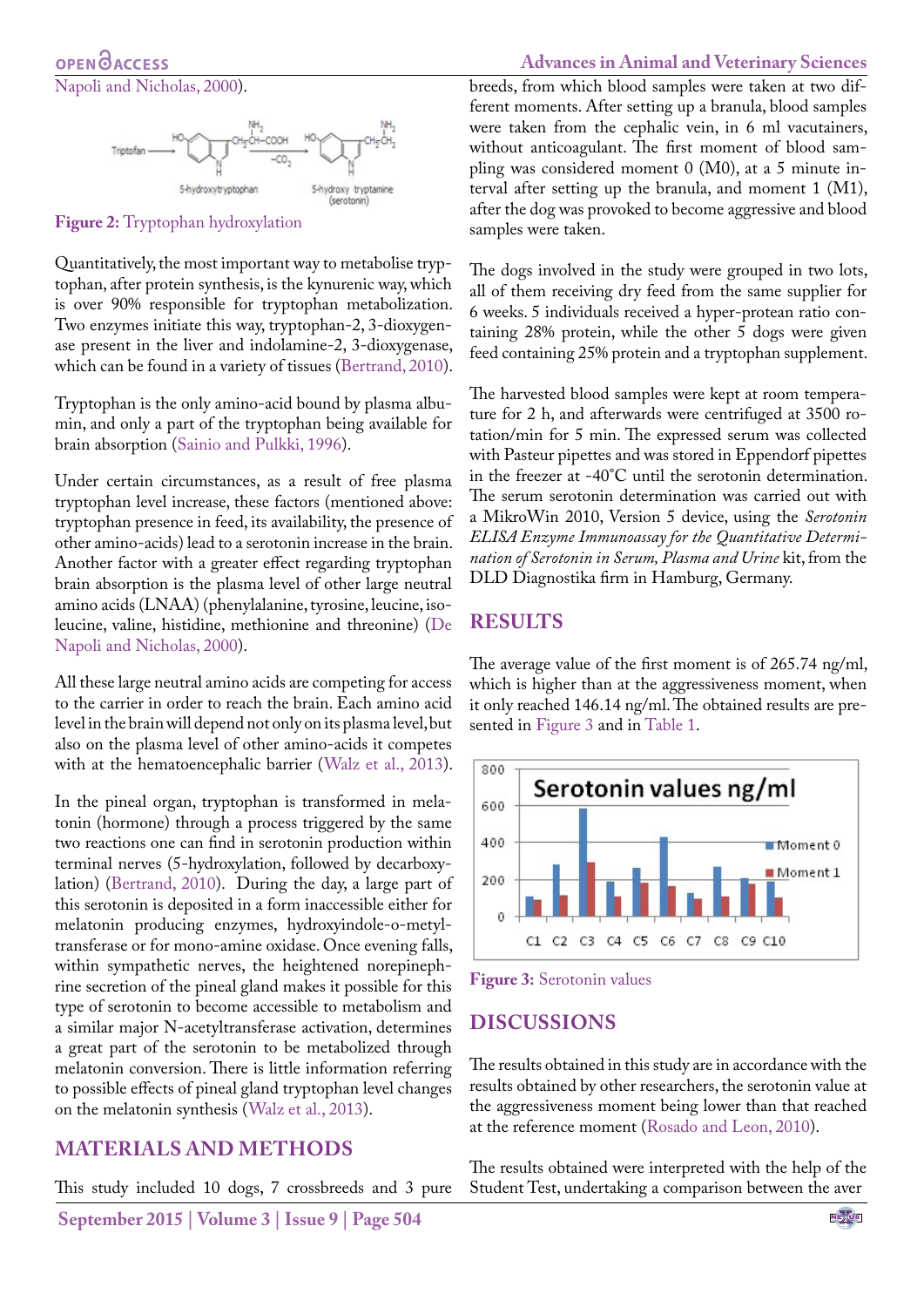#### **OPENOACCESS**

#### <span id="page-2-0"></span>**Table 1:** Serotonin values at M0 and M1

| <b>Dogs</b>                                                                                                 | Moment 0                 |                                                                                                 | <b>Moment 1</b>          |                                                                                                           |
|-------------------------------------------------------------------------------------------------------------|--------------------------|-------------------------------------------------------------------------------------------------|--------------------------|-----------------------------------------------------------------------------------------------------------|
|                                                                                                             | Serotonin<br>value ng/ml | Animal state                                                                                    | Serotonin<br>value ng/ml | Animal state                                                                                              |
| Dog 1 - Romanian mioritic shep-<br>herd crossbreed, male, 4 years old,<br>used as a watchdog at a cow farm. | 113.55                   | calm at the moment of branula<br>set-up, showing no sign of dis-<br>comfort                     | 95.1                     | became aggressive, causing<br>the serotonin value to drop                                                 |
| Dog 2 - German shepherd cross-<br>breed, male, 1 year old                                                   | 281.93                   | calm at the moment of the bran-<br>ula set-up, showing no sign of<br>discomfort                 | 115.52                   | became aggressive, causing<br>the serotonin value to drop                                                 |
| Dog 3 - Carpathian shepherd<br>crossbreed, male, 3 years old, ag-<br>gressive, defending its territory.     | 583.02                   | opposed the branula set-up oper-<br>ation, making a strong contention<br>by the owner necessary | 298.17                   | aggressiveness moment<br>brought about by a person<br>it dislikes, causing the<br>serotonin value to drop |
| Dog 4 - mioritic shepherd<br>crossbreed, female, 4 years old,<br>watchdog.                                  | 188.74                   | difficult branula set-up moment,<br>showing signs of anxiety and<br>discomfort                  | 111.73                   | barking alongside the fence<br>when someone was passing<br>by in the street                               |
| Dog 5 - mioritic shepherd cross-<br>breed, female, 5 years old, present-<br>ing territorial aggressiveness. | 261.93                   | calm at the moment of branula<br>set-up, showing no sign of dis-<br>comfort                     | 181.64                   | became aggressive, causing<br>the serotonin value to drop                                                 |
| Dog 6 - German shepherd, fe-<br>male, 3 years old                                                           | 42.3                     | calm at the moment of branula<br>set-up, showing no sign of dis-<br>comfort                     | 167.5                    | became aggressive, causing<br>the serotonin value to drop                                                 |
| Dog 7 - German shepherd, female 128.35<br>6 years old                                                       |                          | calm at the moment of branula<br>set-up, showing no sign of dis-<br>comfort                     | 98.3                     | became aggressive, causing<br>the serotonin value to drop                                                 |
| Dog 8 - crossbreed, male, 4 years<br>old                                                                    | 272.13                   | calm at the moment of branula<br>set-up, showing no sign of dis-<br>comfort                     | 110.13                   | became aggressive, causing<br>the serotonin value to drop                                                 |
| Dog 9 - crossbreed, male, 4 years<br>old.                                                                   | 210.05                   | calm at the moment of branula<br>set-up, showing no sign of dis-<br>comfort                     | 180.20                   | became aggressive, causing<br>the serotonin value to drop                                                 |
| Dog 10 - Boxer, male, 2 years old                                                                           | 188.42                   | calm at the moment of branula<br>set-up, showing no sign of dis-<br>comfort                     | 103.16                   | became aggressive, causing<br>the serotonin value to drop                                                 |

ages of the two moments. It was established that there is a significant difference between moment 0 and moment 1, p<0.05 (p=0.02).

The lowest value was determined with dog 7, 98.3 ng/ml and the highest value at the aggressiveness moment was 298.17 ng/ml. This difference between the highest and lowest values is accounted for by individual variability, that is, each dog will respond differently to environment stimuli.

Dogs 1, 7 and 10 showed the lowest plasma levels, manifesting dominance aggressiveness, a fact which is in accordance with the received ratio (hyper-protean), as compared to dogs 3, 5 and 9, which presented the highest serotonin values and manifested territorial aggressiveness. This fact is also in accordance with the ratio they received (hypo-protean).

Similar results were obtained by [Rosado and Leon \(2010\)](#page-3-4), in a studio. Based on these results, he classified dogs in

• dogs manifesting aggressiveness towards family members (SCA), showing a serotonin value of 277.7 ng/ml,

ness and the serum serotonin value reached:

• defensive aggressiveness towards foreigners (DA), with a 235.8 ng/ml serotonin value

four categories, depending on the manifested aggressive-

- offensive aggressiveness towards unknown persons (OA), with a 330.8ng/ml serotonin value
- other aggressiveness forms, 345.1 ng/ml serotonin
- control group, 387.4 ng/ml serotonin

The serum serotonin concentration in the control group of 387.4 ng/ml, is a result similar to the data published by [Chen et al., \(1993\)](#page-3-5), measuring lower serotonin values in aggressive dogs, 278.5 ng/ml, which indicates a reversed correlation between the serotonin concentration and aggressiveness in several animal species, including dogs.